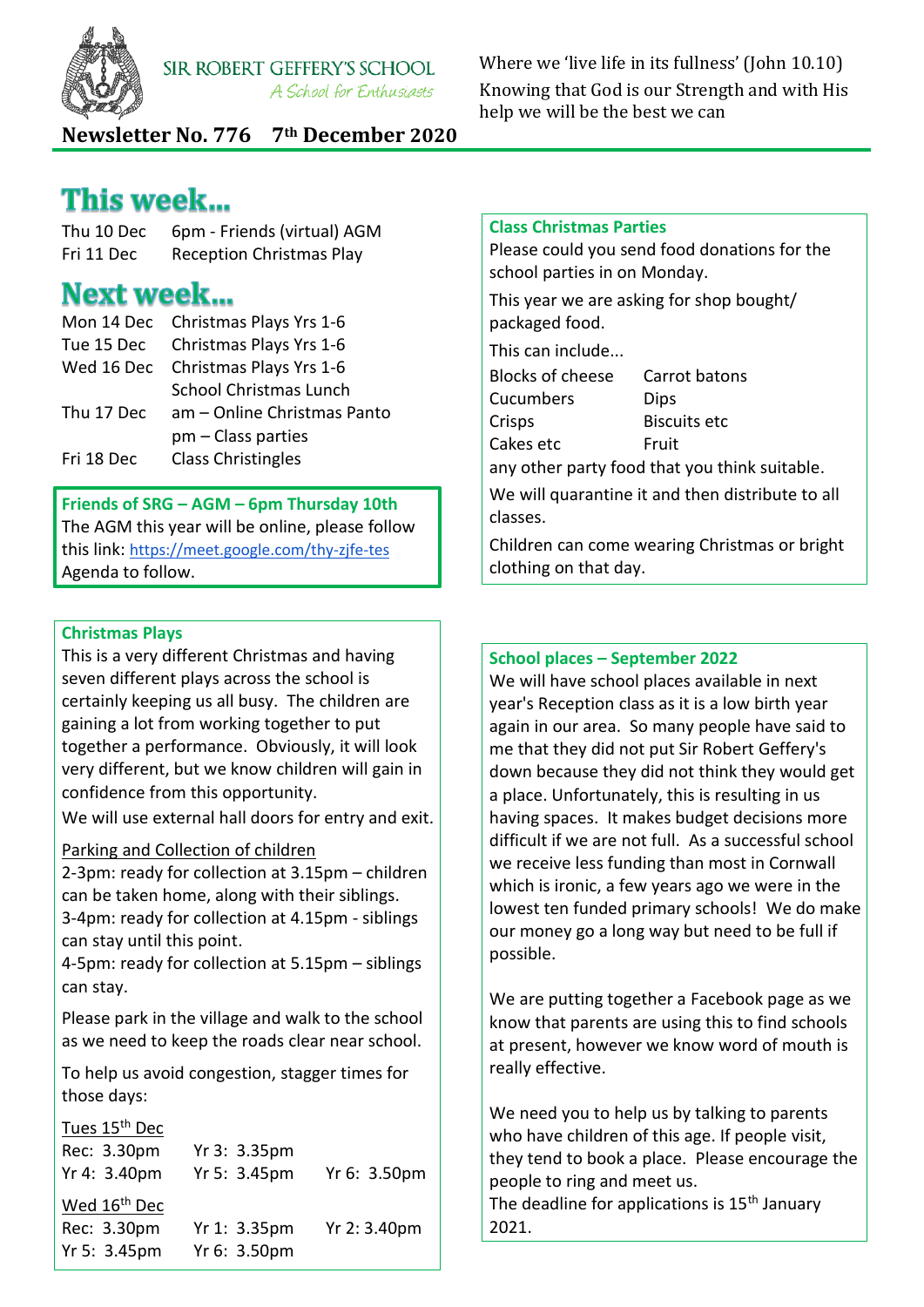### **Free School Meals**

Your child may be eligible for free school meals if you (or the child in their own right) are in receipt of any of the following benefits:

- Income Support
- Income-based Jobseeker's Allowance
- Income-related Employment and Support Allowance
- Support under Part VI of the Immigration and Asylum Act 1999
- The guaranteed element of Pension Credit
- Chiold Tax Credit (provided you're not also entitled to Working Tax Credit and have an annual gross income of no more than £16,190)
- Working Tax Credit run-on paid for 4 weeks after you stop qualifying for Working Tax Credit
- Universal Credit if you apply on or after 1 April 2018 your household income must be less than £7,400 a year (after tax and not including any benefits you get)

If your child is eligible for free school meals, they'll remain eligible until they finish the phase of schooling (primary or secondary) they're in on 31 March 2022.

All Key Stage 1 (Reception, Year 1 and Year 2) pupils are entitled to receive a free school meal as part of the Universal Infant Free School Meals (UIFSM) initiative**. HOWEVER, if you are in receipt of any of the benefits listed above which would entitle your child to free school meals anyway, your school will be entitled to claim Pupil Premium funding to support your child's education, just by you completing an application form**.

**In order for the school to receive the Pupil Premium funding for your child, you will need to be registered by 20 January 2021 for the School Census.**

The easiest way to apply for free school meals is on line at:

<https://www.gov.uk/apply-free-school-meals>

Or ask for a paper copy from Debbie in the School Office.

#### **Accelerated Reader**

Well done to everyone who has quizzed so far, our whole school word count is: 41,891,658. Whole school total books read: 4,967.

#### AR Class Word Count – year to date

| Year 2 | 2,233,145  |
|--------|------------|
| Year 3 | 2,722,773  |
| Year 4 | 10,854,159 |
| Year 5 | 10,568,356 |
| Year 6 | 15,211,258 |

#### Top 5 Word Counts last week

| Year 2 | Shepherd        | Year 3 Seb H |                |
|--------|-----------------|--------------|----------------|
| Year 4 | <b>Finley S</b> |              | Year 5 Alfie B |
| Year 6 | Finley S        |              |                |

#### Good Progress

| Year 2<br>Year 4<br>Year 6 | Tilly C<br>Dougie B<br>Evie P | Year 3 Jacob R<br>Year 5 Connor P |
|----------------------------|-------------------------------|-----------------------------------|
| 1⁄4 Million                | Seb H                         | Dougie B                          |
| 1/ <sub>2</sub> Million    | Evie P                        |                                   |
| <b>% Million</b>           | Kate B                        |                                   |

| <b>Mathletics</b>                               |                      |  |
|-------------------------------------------------|----------------------|--|
| Gold Certificates achieved since start of term: |                      |  |
| Year 1                                          | Lowenna H (1)        |  |
|                                                 | Year $2$ Sam G $(1)$ |  |
|                                                 | Year 4 Leyla C $(2)$ |  |
|                                                 | Merryn H (2)         |  |
|                                                 | Jake K $(1)$         |  |
|                                                 | Ethan $F(7)$         |  |
|                                                 | Lois $G(1)$          |  |
| Year 5                                          | Joseph $A(4)$        |  |
|                                                 | Stanley D (4)        |  |
|                                                 | William Bd. (3)      |  |
|                                                 | Sienna B (7)         |  |
|                                                 | JJ H $(1)$           |  |
|                                                 | Lola $O-B(5)$        |  |
|                                                 | Libby $P(4)$         |  |
|                                                 | Mia S $(3)$          |  |
|                                                 | Ed S (3)             |  |
| Year 6                                          | Jasper $K(1)$        |  |
|                                                 | William R (3)        |  |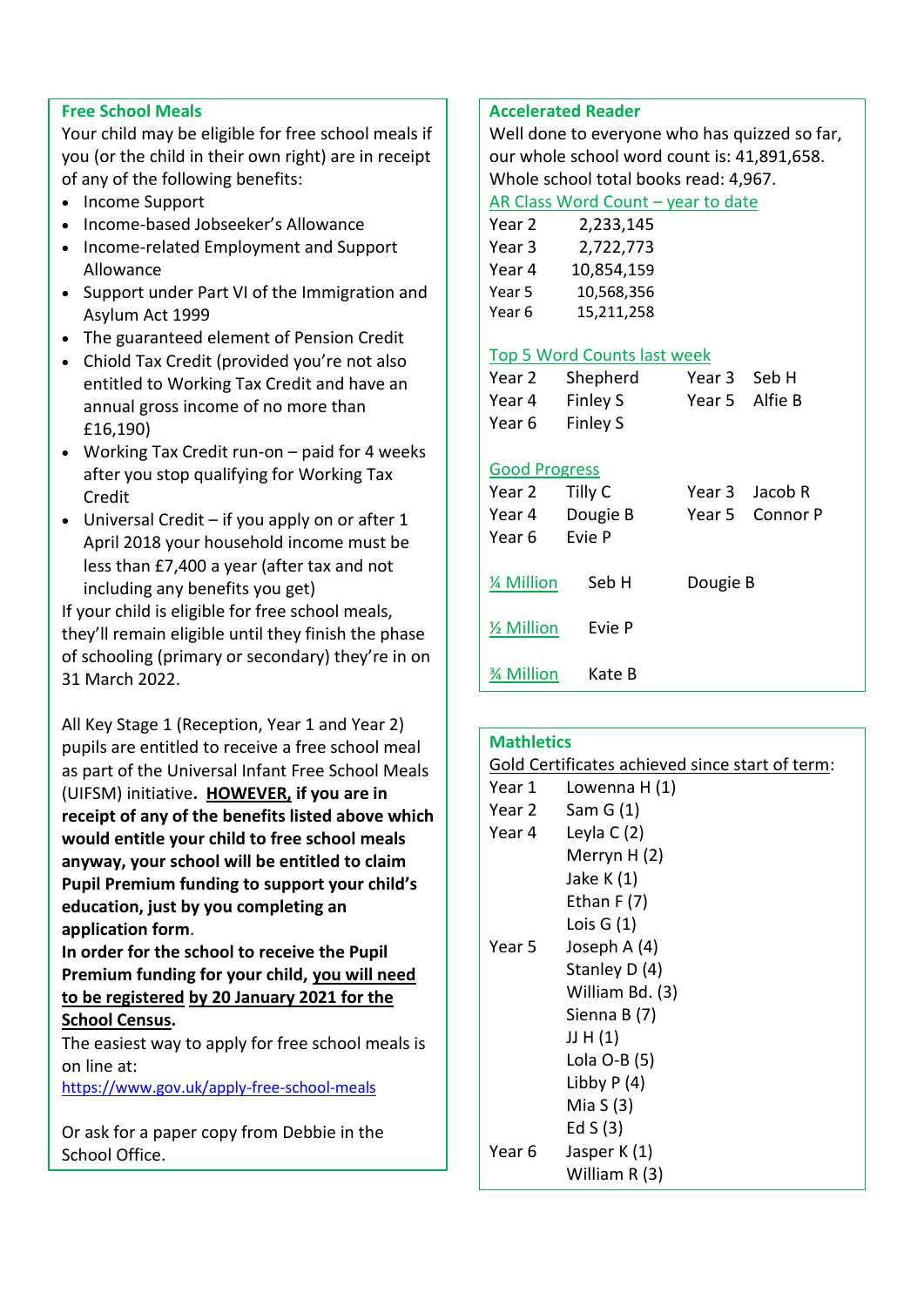#### **Next Term's Topics**

- KS1 Oodles of Noodles (Asia)
- KS2 Ancient Egypt and Macbeth

#### **Purple Mash**

All children have access to this and within it are some great computing tools. One really useful one is 2type where children are taught to type and become familiar with the keyboard. There also some good coding activities.

#### **Wanted**

Any board games you no longer want/play with – for wet break times. Thank you.

## **Music Awards**

Piano award Alice Gurney Singing award Katie Phillips





#### **School Dinner Menu**

In the 'Daily Faves' part of the menu, we only have the Jacket Potato option on a daily basis, not the Tomato Pasta.

#### **FREE FOOD IN SALTASH**

The Community Fridge at No. 4 Fore Street is open **Tuesdays and Fridays** at 2-4pm and on a **Saturday** from 10-12.

Lots of food which would have gone to waste, including fresh produce, eggs and baked goods which come in on the day. Plenty to make a meal. Please pop down and take what you need. It is food for sharing, not landfill. Limited to 6 items per person.

#### **Saltash Library Hub**

Christmas Library Drawing Competition Prizes to be won for the best colouring, drawing, painting or sticker Christmas picture.

Under 5's, 5-8 years and 9-11 years.

Judged by the Mayor and Deputy Mayor.

Last day for entry at the Library is Thursday 17<sup>th</sup> December.

Look online at Saltash Library Hub facebook page for prize details.

#### **Dates for your Diary**

| $21$ Dec $-1$ Jan | <b>Christmas Holidays</b> |
|-------------------|---------------------------|
| Mon 4 Jan         | Inset Day                 |
| Thu 21 Jan        | Cake Sale (TBC)           |
| 15-19 Feb         | Half Term                 |
| Thu 25 Feb        | Cake Sale (TBC)           |
| Thu 18 Mar        | Cake Sale (TBC)           |
| 2-16 Apr          | <b>Easter Holidays</b>    |
| Mon 3 May         | <b>Bank Holiday</b>       |
| Thu 20 May        | Cake Sale (TBC)           |
| $31$ May $-4$ Jun | <b>Half Term</b>          |
| Thu 17 Jun        | Cake Sale (TBC)           |
| Fri 23 Jul        | <b>Inset Day</b>          |
| 26 July           | <b>Summer Holidays</b>    |